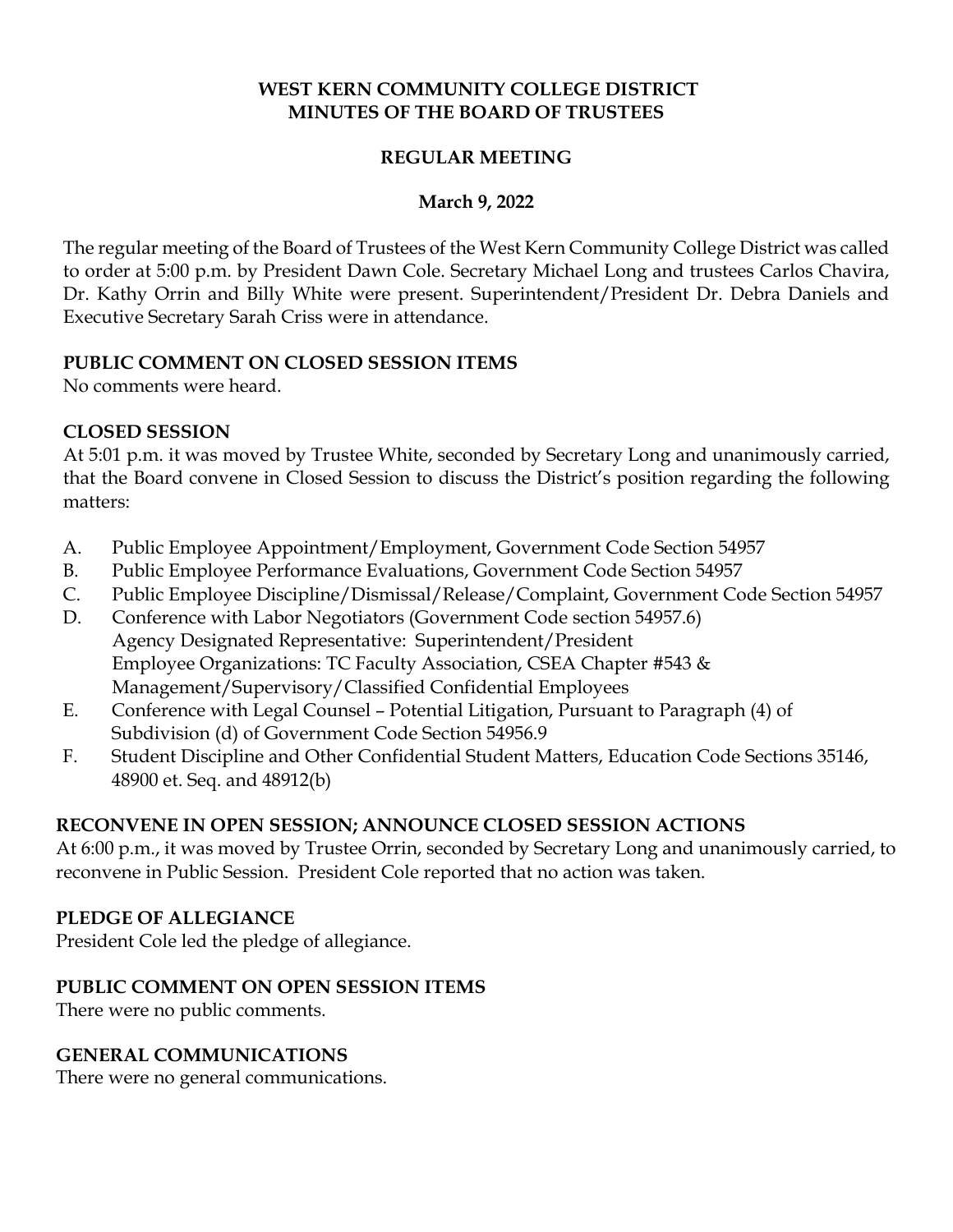# **PRESENTATION – ASO Fall Update**

Marco Martinez, the Social Media and Publicity Officer for the Associated Student Organization, presented on his role and responsibilities as the Regional Affairs Director for Region VI. In his role he represents the students of seven districts spanning across five counties. Student Trustee Desirae Salas reviewed activities from Fall 2021 including welcome week, club rush, breast cancer awareness activities, Native American heritage speaker, movie night and a Christmas extravaganza.

## **APPROVAL OF MINUTES**

On a motion by Secretary Long, seconded by Trustee Orrin and unanimously carried, the minutes of the Regular Meeting held February 9, 2022 and the Special Meeting held February 9, 2022.

## **NEW BUSINESS**

# **Request for Approval – Board of Trustees Goals 2021/22**

President Cole stated that the goals were established after a Board retreat where area administrators reported on current District progress. The goals are set annually by the Board to provide direction to the District. On a motion by Trustee White, seconded by Secretary Long and unanimously carried, the goals were approved (copy attached to official minutes).

# **Request for Approval – ACCJC Annual Report and Annual Fiscal Report**

Dr. Xiaohong Li, Vice President of Information and Institutional Effectiveness, told the Board that this annual report was populated with the previous three years collective data. The report will be submitted after the state releases information that is needed prior to submission. The fiscal report is data from the previous budget. On a motion by Secretary Long, seconded by Trustee Chavira and unanimously carried, the request was approved (copy attached to official minutes).

# **Second Reading and Request for Approval – Board Policy Revision**

- **BP #3725 Information and Communications Technology Accessibility & Acceptable Use**
- **BP #5035 Withholding of Student Records**
- **BP #5050 Student Success and Support Program**

Dr. Daniels said that revisions were made in alignment with suggestions from the Community College League of California Policy and Procedure Services program. On a motion by Trustee Orrin, seconded by Trustee White and carried unanimously, the revisions were approved (copy attached to official minutes).

#### **First Reading – Board Policy Review BP #7130 Compensation**

Dr. Daniels said the policy was reviewed and found to be in compliance with the California Policy and Procedure Services program and with local practice.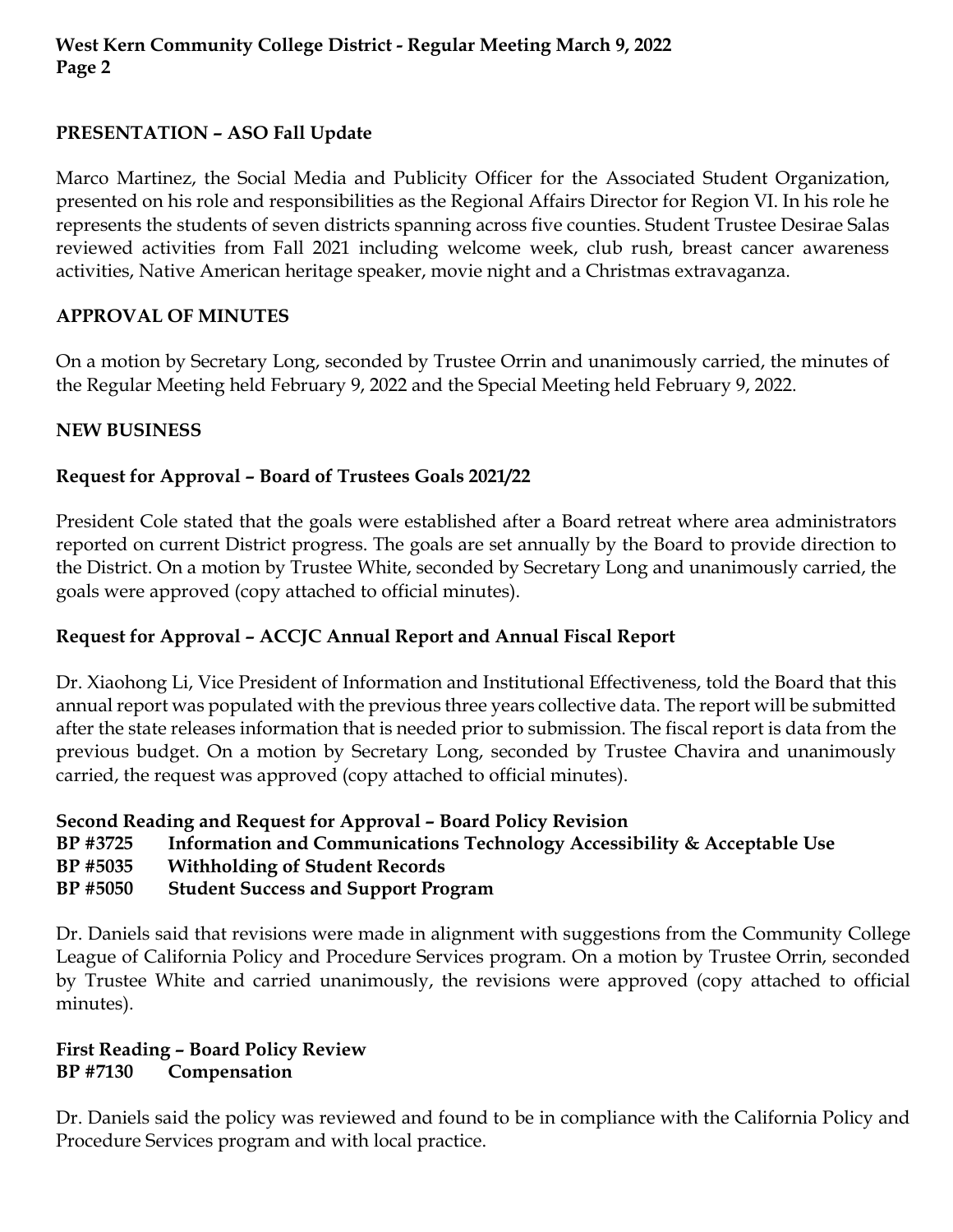**First Reading – Board Policy Revision** 

- **BP #1200 District Mission**
- **BP #2310 Regular Meetings of the Board**
- **BP #3200 Accreditation**
- **BP #7120 Recruitment and Hiring**
- **BP #7600 Campus Security Officers**

Dr. Daniels said that revisions were made in alignment with suggestions from the Community College League of California Policy and Procedure Services program.

# **CONSENT AGENDA:**

- A. Request for Approval Teleconference Option Under AB 361
- B. Request for Approval Resolution 2021/22-10 Faculty Appreciation Week
- C. Request for Approval Resolution 2021/22-11 Classified Appreciation Week
- D. Information Item CCFS 311Q for the 2nd Quarter Ending December 31, 2021
- E. Request for Approval 2021/2022 Request for Authorization to Transfer Unrestricted General Funds to the Futuris Public Entity Investment Trust Program for Post-Employment Benefits; \$642,878.00
- F. Request for Ratification Off Campus Rental for TIL Program; 2/1/22 6/30/22
- G. Request for Approval ABTECH Technologies Quotation Contract No. M5320 for Hardware and Software Maintenance; 4/16/22 – 4/16/23; \$9,819.00
- H. Request for Ratification CommonLook Software PDF Remediation and Accessibility Services for Taft College Website; \$5,400.00
- I. Request for Approval PortalGuard Invoice #012622-S1 Annual Renewal PortalGuard Software License, Technical Support & Maintenance Contract; 4/27/22  $-4/26/23;$  \$5,000.00
- J. Request for Ratification Professional Services Agreement with Dr. Jarek Jaino; 1/12/22; \$250.00
- K. Ratification of the February 2022 Vendor Check and Purchase Order Registers

On a motion by Secretary Long, seconded by Trustee Chavira and unanimously carried, Consent Agenda Items A – K were approved (materials related to the items are attached to official minutes).

# **PUBLIC COMMENTS ON ITEMS OF GENERAL INTEREST**

There were no comments.

### **EMPLOYMENT**

On a motion by Secretary Long and seconded by Trustee Orrin, Employment Items A-C were approved by the following vote (Employment Items *(Appendix I and II)* are attached to official minutes):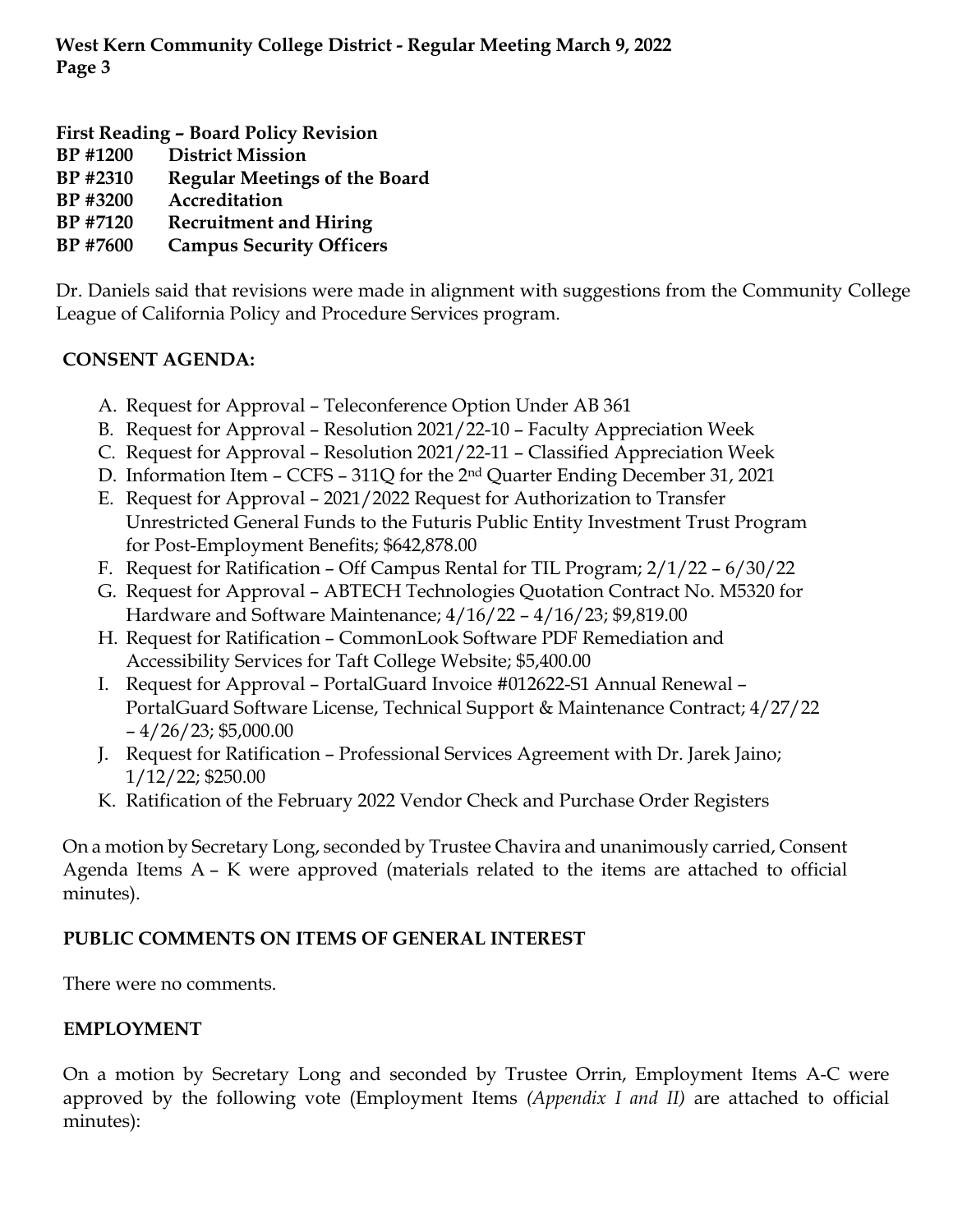Yes: Dawn Cole, Billy White, Carlos Chavira, Michael Long and Dr. Kathy Orrin No: None Abstain: None Absent: None

## **REPORTS**

### **Financial Reports**

The financial reports listed on the page following were presented for information (copies attached to official minutes).

Financial Reports (for information):

- 1. Revenue Accounts (Account Level 1) FY 2021/22
- 2. Expenditure Accounts (Account Level 1) FY 2021/22
- 3. Expenditure Detail of \$10,000.00 or Greater, February 2022
- 4. Student Organization and Special Accounts, February 2022
- 5. Funds Deposited in County Treasury, February 2022
- 6. Employee Travel Report February 2022

### **Trustee Reports**

Trustee Orrin noted that the promotion of the Centennial events around the community has been noticed and is appreciated.

President Cole thanked Dr. Daniels for her service as a Taft Chamber board member. She also commended the College for their visual promotion of the Centennial in the community and for the return of events such as the golf tournament and community breakfast.

### **Academic Senate**

Dr. Eveland, Academic Senate President, recently met twice and completed necessary tasks. She thanked her colleagues for their commitment for the extra time given to ensure work progressed.

### **Associated Student Organization**

Desirae Salas, Student Trustee, reported that the ASO is planning for several end of year activities and gearing up for graduation.

### **Administrative Services**

Brock McMurray, Executive Vice President of Administrative Services, told the Board that Grad Fair has begun in the Bookstore. Facility projects are progressing with the repainted G-building area and Child Development Center most recently being completed. Fiscal Services is in budget preparation mode and working with budget managers to begin 2022-23 budget planning.

### **Student Services**

Damon Bell, Interim Vice President of Student Services, reported statistics from the recent COVID-19 vaccination clinic and that another has been scheduled for March. Graduation application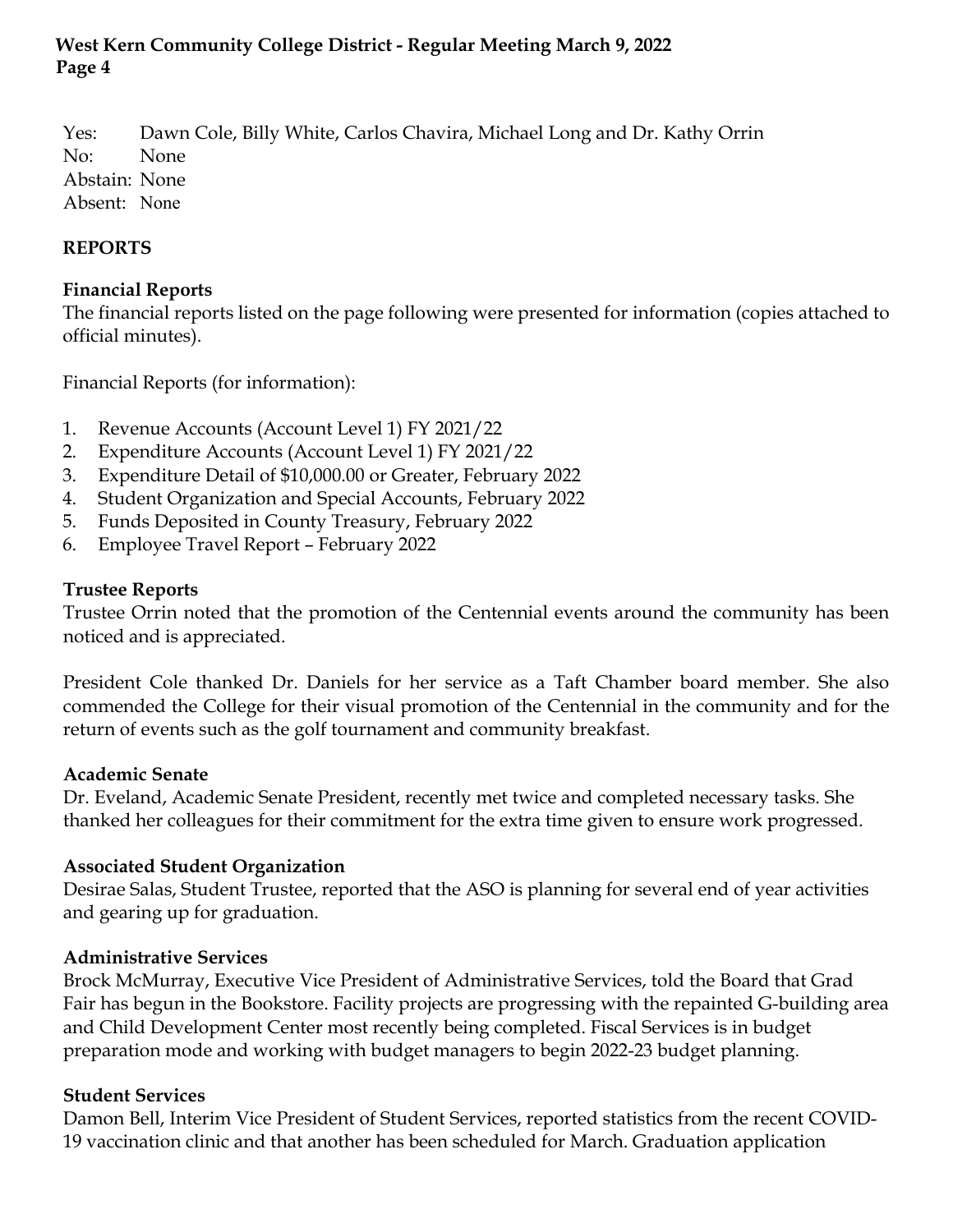deadline has passed and 406 students have applied. The ASO is preparing a food give away event to assist students and book vouchers will be given to late start spring students. Dr. Bell introduced Cecelia Alvarado, the new Dean of Student Services.

### **Dental Hygiene**

Dr. Vickie Kimbrough, Director of Dental Hygiene, said that students are registering for the professional exam. The clinic continues to serve patients and maintain aerosol control. Dr. Kimbrough is working to prepare an application for a bachelor program in Dental Hygiene.

## **Faculty Association**

Ruby Payne, Faculty Association President, reported that faculty are working with administration to complete scheduling for summer/fall classes.

## **Phi Theta Kappa**

Sharyn Eveland, Advisor for PTK, announced the new date spring induction ceremony as April 22<sup>nd</sup>. She encouraged Board, administration and staff to attend in support of the students.

# **Campus Safety and Security**

Kevin Altenhofel, Executive Director of Campus Safety and Security, told the Board that the hiring of a security position is wrapping up. The department will again be fully staffed.

## **Institutional Research and Information Technology Services**

Dr. Xiaohong Li, Vice President of Information and Institutional Research, said that the Institutional Research staff are working on federal and state reporting that is required at the end of each school year. The Strategic Planning Committee continues to develop and prepare the District for a 3-year Program Review cycle. The Information Technology department continues to serve students and staff.

# **Career Technical Education**

Armin Rashvand, Dean of Instruction and Career Technical Education, said he has been meeting with CTE staff and will begin adjunct faculty observations soon.

# **Marketing**

Susan Groveman, Executive Director of Marketing and Community Relations, reported on the status of the ASO literary project with United Way. The project will send books to District youth in an effort to encourage literacy building at a young age. She also shared progress on Centennial events.

# **REPORT OF THE SUPERINTENDENT**

Dr. Daniels presented recent activities which included the Taft Chamber Installation, a K-16 Collaboration meeting with local educational institutions that is being led by CSU Bakersfield, and the CEO Symposium hosted by Community College League of California. She also told the Board that the Centennial Gala is sold out. She thanked staff and volunteers that have worked on the event.